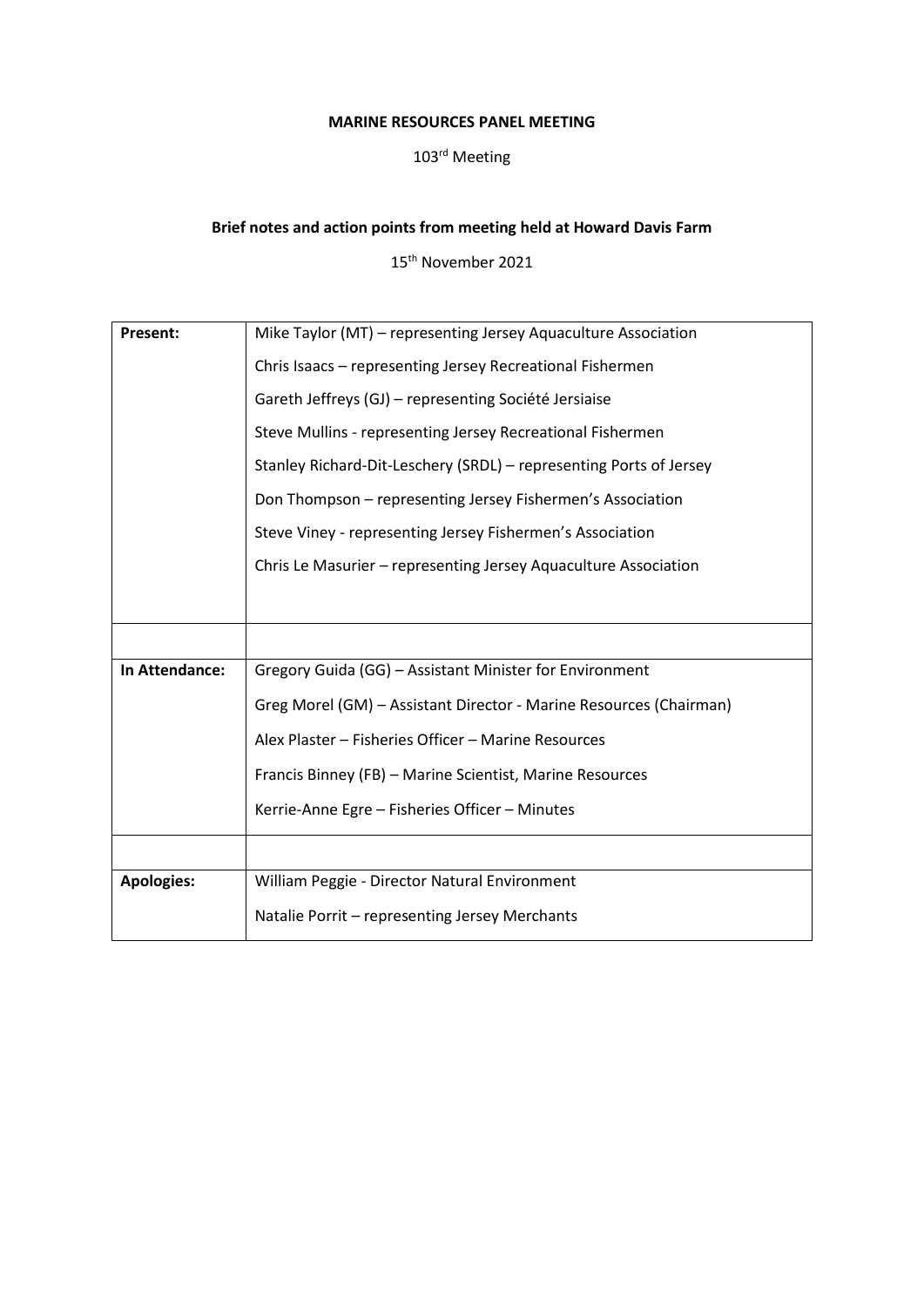| 1. | Approval of Minutes from the previous meeting and Matters Arising                                                                                                                                                                                                                                                                                                                                                                                                                                                                                                                                                                                                                                                                                                                                                                                                                                                                                                                                                                                                |                                  |
|----|------------------------------------------------------------------------------------------------------------------------------------------------------------------------------------------------------------------------------------------------------------------------------------------------------------------------------------------------------------------------------------------------------------------------------------------------------------------------------------------------------------------------------------------------------------------------------------------------------------------------------------------------------------------------------------------------------------------------------------------------------------------------------------------------------------------------------------------------------------------------------------------------------------------------------------------------------------------------------------------------------------------------------------------------------------------|----------------------------------|
|    | DT - Expressed concern that designating all Jersey waters as a marine park<br>$\bullet$<br>would not move Jersey closer to managing the fisheries. Would like to see a<br>clarified view from ministers on this issue.<br>DT - view of JFA that gear left in the water (unused/abandoned) is not a good<br>$\bullet$<br>thing. JFA would support any action to try and do something about this.<br>DT - berried females (crab) - Does not believe legislation is required as fish<br>merchants can stop buying them which prevents the problem. FIP's might<br>cover this issue.<br>DT - Would like an update on the Bream nest study and what the potential is<br>$\bullet$<br>for closing these areas to mobile gear for 2022.<br>DT - Regarding iVMS does not agree with taxpayers money being used to pay<br>for this service on French boats. JFA are opposed.<br>MR (FB) explained seaweed aquaculture update<br>Chris LM - thinks there has been seaweed aquaculture before (sub tidal<br>aquaculture concession). GM to clarify if there has been before | $MR - FB$<br>$MR -$<br><b>GM</b> |
| 2. | <b>Atlantic Bluefin Tuna Study 2021</b>                                                                                                                                                                                                                                                                                                                                                                                                                                                                                                                                                                                                                                                                                                                                                                                                                                                                                                                                                                                                                          |                                  |
|    | Presentation given by AP with summary below:                                                                                                                                                                                                                                                                                                                                                                                                                                                                                                                                                                                                                                                                                                                                                                                                                                                                                                                                                                                                                     |                                  |
|    | 7 satellite tags deployed in 2021 including 2 acoustic tags,<br>Looking to continue tagging efforts in 2022 if funding is available,                                                                                                                                                                                                                                                                                                                                                                                                                                                                                                                                                                                                                                                                                                                                                                                                                                                                                                                             |                                  |
|    | Fish sizes ranged from 153-212 fork length.                                                                                                                                                                                                                                                                                                                                                                                                                                                                                                                                                                                                                                                                                                                                                                                                                                                                                                                                                                                                                      |                                  |
| 3. | <b>Bass fishery update</b>                                                                                                                                                                                                                                                                                                                                                                                                                                                                                                                                                                                                                                                                                                                                                                                                                                                                                                                                                                                                                                       |                                  |
|    | Presentation By FB detailing plans for introduction of 8 new rod and line only 400kg<br>annual bass permits.                                                                                                                                                                                                                                                                                                                                                                                                                                                                                                                                                                                                                                                                                                                                                                                                                                                                                                                                                     |                                  |
|    | DT - Highlighted that the limited number of 8 permits available will stop<br>$\bullet$<br>everyone applying and will go towards fishers who will make the highest use<br>of the permit.<br>SM – A way for young, up and coming fishers to be able to catch bass and sees<br>this as a stepping stone.<br>CI - Highlighted that the process of choosing the fishers for the scheme will<br>be difficult. Would like to see the methodology for the vetting process.<br>Report to be published on methodology for the criteria process and to bring<br>this to the environment minister.                                                                                                                                                                                                                                                                                                                                                                                                                                                                           |                                  |
| 4. | Aquaculture<br>Request of Temporary holding beds to become permanent by MT due to discovering                                                                                                                                                                                                                                                                                                                                                                                                                                                                                                                                                                                                                                                                                                                                                                                                                                                                                                                                                                    |                                  |
|    | these areas are more suited to oyster aquaculture.                                                                                                                                                                                                                                                                                                                                                                                                                                                                                                                                                                                                                                                                                                                                                                                                                                                                                                                                                                                                               |                                  |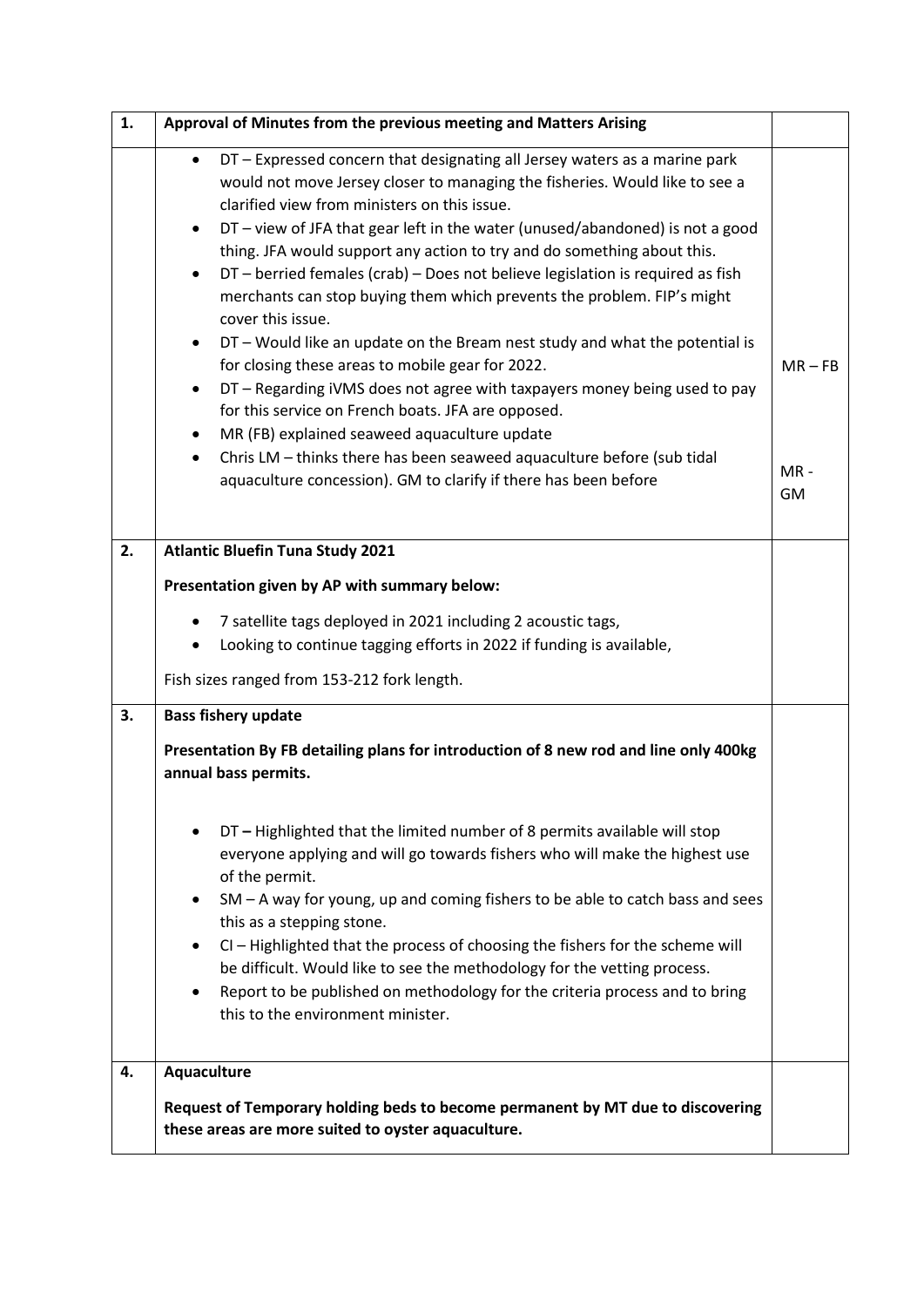|    | $\bullet$ | Summary from MT on why these concessions are needed including the drop                            |  |
|----|-----------|---------------------------------------------------------------------------------------------------|--|
|    |           | in mortality of oysters.                                                                          |  |
|    | ٠         | CLM - Also in support of having this area become permanent for aquaculture<br>use.                |  |
|    | $\bullet$ | CI - Wondering how long the EIA on the area lasts & questioned need for                           |  |
|    |           | renewal every 5 or so years.                                                                      |  |
|    | $\bullet$ | FB - EIA part of planning application, highlighted there is currently no time                     |  |
|    |           | frame for this area. EIA could be redone. CI - Amazed that there is no time<br>frame set on this. |  |
|    | $\bullet$ | GJ - Would like to know if this covered new entrant areas. Chair confirmed                        |  |
|    |           | that it did.                                                                                      |  |
|    | $\bullet$ | DT - Highlighted the initial application was supported by JFA due to lockdown                     |  |
|    |           | and COVID scenario, JFA are surprised of this due to high levels of aquaculture                   |  |
|    |           | exports. Would like to know under what grounds this is being extended under                       |  |
|    |           | when the initial support was for specific conditions due to pandemic. View of                     |  |
|    |           | the JFA is the beach should be returned to the public and fishers.                                |  |
|    | $\bullet$ | DT - Would have liked a paper from JAA regarding this issue so the JFA could                      |  |
|    |           | have all the information before being brought to panel.                                           |  |
|    |           | CLM - Showed this area is in the middle of the beach and they have realised                       |  |
|    |           | their holding areas are too high up the beach, 10% of area is seen as standard                    |  |
|    |           | for holding areas. Jersey oyster is currently below this 10% margin and below                     |  |
|    |           | industry standard. Jersey oyster have not been using the higher holding areas                     |  |
|    |           | and would be happy to relinquish part of this area for more efficient ground.                     |  |
|    |           | ASC accredited on a yearly basis so there is a yearly check on the concessions,                   |  |
|    |           | settlement, other species etc. Brexit has kept exports for oysters on a knife                     |  |
|    |           | edge with a lot of uncertainty. See's this new area as a vital part of their                      |  |
|    |           | current contingency plan.                                                                         |  |
|    | $\bullet$ | Chair - emphasised that reports and papers to offer more information is                           |  |
|    |           | needed and agreed on the uncertainty around exporting of products from                            |  |
|    |           | Jersey. Asked CLM if these ASC reports are public and it was confirmed they                       |  |
|    |           | are so other stakeholders can see this information.                                               |  |
|    | $\bullet$ | CI - Wants to see the same importance and process of EIA's and terrestrial                        |  |
|    |           | planning applications that those applications on the intertidal and sub tidal                     |  |
|    |           | zone.                                                                                             |  |
|    |           | Come to an agreement that the current difficulty in exporting is still on going                   |  |
|    |           | and therefore the reasons for allowing these new areas is still valid. This time                  |  |
|    |           | should be used to provide more information regarding the new sites and                            |  |
|    |           | information regarding lower mortalities should be brought to panel. This can                      |  |
|    |           | be applied for by formal applications from all three aquaculture concession                       |  |
|    |           | owners.                                                                                           |  |
|    |           |                                                                                                   |  |
| 5. |           | Annual Report 2020 FB presented                                                                   |  |
|    |           | MR presented the current state of the annual report and apologises for the delay in               |  |
|    |           | its publication.                                                                                  |  |
|    |           |                                                                                                   |  |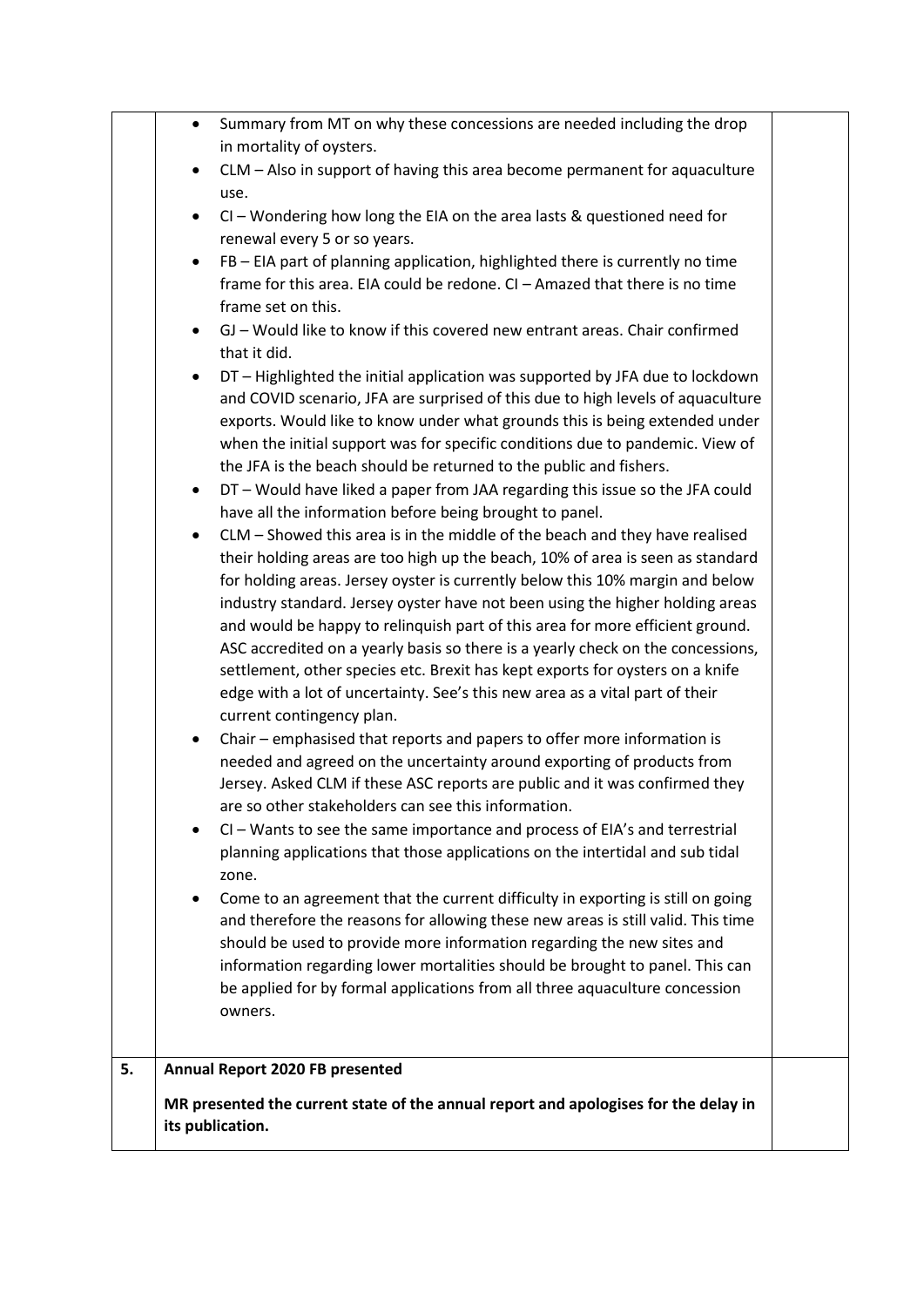| the annual report and apologised for the delay in making this public.<br>DT - Would like to see the combined catch between Jersey and French vessels<br>in Jersey waters. Believed there is a risk that only a snapshot of the total catch<br>and effort is being captured in these figures. Believed this is vital for quota<br>species for acquiring quota in the future.<br>SV - Said the numbers for species such as spider crab will need to be<br>distinguished between French and Jersey catch and also that there are high<br>levels of spider crab bycatch which is not being landed and therefore not<br>recorded on logbooks.<br>CLM - Asked for agreement of the panel to distinguish the catch levels of the<br>Jersey and French fleet. Widely agreed by group.<br>6.<br>2022 Research Plan<br>1. FB presented research plan which includes:<br>2. Spawning and maturity seasonality assessment<br>3. Bream nest survey<br>4. Blue Carbon Survey<br>5. Bio acoustics / Fish Intel Project<br>6. Undulate and Small eyed ray fishery assessment<br>7. Scallop habitat study<br>8. ABT Research Phase 2<br>9. Cetacean Monitoring<br>10. Bass Netting study - Phase 2<br>11. Seagrass habitat and extent research<br>12. Crab & Lobster migration and catchability study<br>13. FIP Crab and whelk<br>SV - Would like to understand when the dept. will be in a position to properly<br>manage fisheries which are prosecuted by both Jersey and French fishers.<br>Would like to know if money is available from France to help Jersey manage<br>its waters which French fishers are using.<br>Chair - Management of Jersey's fisheries in the future will be backed up by<br>٠<br>evidence but may be met with hostility. Jersey will move forward with<br>implementing sustainable management. Management of Jersey waters now<br>sits with Jersey solely but data can be contributed from areas such as<br>IFREMER.<br>GJ - Highlighted that an ecosystem approach on research plans is always<br>٠<br>needed as a lot of these outcomes help all sectors.<br>DT - Would like to know if there is sufficient data to back the closure of<br>$\bullet$<br>bream nesting sites for 2022. FB replied the data indicated bream nests in the<br>survey sites. This needs further data for 2022 using video analysis. Chair - To<br>move forward with law drafting for areas which are justified. | $\bullet$ | Chair - Asked the group whether there is anything new that needs to be in |  |
|-------------------------------------------------------------------------------------------------------------------------------------------------------------------------------------------------------------------------------------------------------------------------------------------------------------------------------------------------------------------------------------------------------------------------------------------------------------------------------------------------------------------------------------------------------------------------------------------------------------------------------------------------------------------------------------------------------------------------------------------------------------------------------------------------------------------------------------------------------------------------------------------------------------------------------------------------------------------------------------------------------------------------------------------------------------------------------------------------------------------------------------------------------------------------------------------------------------------------------------------------------------------------------------------------------------------------------------------------------------------------------------------------------------------------------------------------------------------------------------------------------------------------------------------------------------------------------------------------------------------------------------------------------------------------------------------------------------------------------------------------------------------------------------------------------------------------------------------------------------------------------------------------------------------------------------------------------------------------------------------------------------------------------------------------------------------------------------------------------------------------------------------------------------------------------------------------------------------------------------------------------------------------------------------------------------------------------------------------------------------------------------------------------------|-----------|---------------------------------------------------------------------------|--|
|                                                                                                                                                                                                                                                                                                                                                                                                                                                                                                                                                                                                                                                                                                                                                                                                                                                                                                                                                                                                                                                                                                                                                                                                                                                                                                                                                                                                                                                                                                                                                                                                                                                                                                                                                                                                                                                                                                                                                                                                                                                                                                                                                                                                                                                                                                                                                                                                             |           |                                                                           |  |
|                                                                                                                                                                                                                                                                                                                                                                                                                                                                                                                                                                                                                                                                                                                                                                                                                                                                                                                                                                                                                                                                                                                                                                                                                                                                                                                                                                                                                                                                                                                                                                                                                                                                                                                                                                                                                                                                                                                                                                                                                                                                                                                                                                                                                                                                                                                                                                                                             |           |                                                                           |  |
|                                                                                                                                                                                                                                                                                                                                                                                                                                                                                                                                                                                                                                                                                                                                                                                                                                                                                                                                                                                                                                                                                                                                                                                                                                                                                                                                                                                                                                                                                                                                                                                                                                                                                                                                                                                                                                                                                                                                                                                                                                                                                                                                                                                                                                                                                                                                                                                                             |           |                                                                           |  |
|                                                                                                                                                                                                                                                                                                                                                                                                                                                                                                                                                                                                                                                                                                                                                                                                                                                                                                                                                                                                                                                                                                                                                                                                                                                                                                                                                                                                                                                                                                                                                                                                                                                                                                                                                                                                                                                                                                                                                                                                                                                                                                                                                                                                                                                                                                                                                                                                             |           |                                                                           |  |
|                                                                                                                                                                                                                                                                                                                                                                                                                                                                                                                                                                                                                                                                                                                                                                                                                                                                                                                                                                                                                                                                                                                                                                                                                                                                                                                                                                                                                                                                                                                                                                                                                                                                                                                                                                                                                                                                                                                                                                                                                                                                                                                                                                                                                                                                                                                                                                                                             |           |                                                                           |  |
|                                                                                                                                                                                                                                                                                                                                                                                                                                                                                                                                                                                                                                                                                                                                                                                                                                                                                                                                                                                                                                                                                                                                                                                                                                                                                                                                                                                                                                                                                                                                                                                                                                                                                                                                                                                                                                                                                                                                                                                                                                                                                                                                                                                                                                                                                                                                                                                                             |           |                                                                           |  |
|                                                                                                                                                                                                                                                                                                                                                                                                                                                                                                                                                                                                                                                                                                                                                                                                                                                                                                                                                                                                                                                                                                                                                                                                                                                                                                                                                                                                                                                                                                                                                                                                                                                                                                                                                                                                                                                                                                                                                                                                                                                                                                                                                                                                                                                                                                                                                                                                             |           |                                                                           |  |
|                                                                                                                                                                                                                                                                                                                                                                                                                                                                                                                                                                                                                                                                                                                                                                                                                                                                                                                                                                                                                                                                                                                                                                                                                                                                                                                                                                                                                                                                                                                                                                                                                                                                                                                                                                                                                                                                                                                                                                                                                                                                                                                                                                                                                                                                                                                                                                                                             |           |                                                                           |  |
|                                                                                                                                                                                                                                                                                                                                                                                                                                                                                                                                                                                                                                                                                                                                                                                                                                                                                                                                                                                                                                                                                                                                                                                                                                                                                                                                                                                                                                                                                                                                                                                                                                                                                                                                                                                                                                                                                                                                                                                                                                                                                                                                                                                                                                                                                                                                                                                                             |           |                                                                           |  |
|                                                                                                                                                                                                                                                                                                                                                                                                                                                                                                                                                                                                                                                                                                                                                                                                                                                                                                                                                                                                                                                                                                                                                                                                                                                                                                                                                                                                                                                                                                                                                                                                                                                                                                                                                                                                                                                                                                                                                                                                                                                                                                                                                                                                                                                                                                                                                                                                             |           |                                                                           |  |
|                                                                                                                                                                                                                                                                                                                                                                                                                                                                                                                                                                                                                                                                                                                                                                                                                                                                                                                                                                                                                                                                                                                                                                                                                                                                                                                                                                                                                                                                                                                                                                                                                                                                                                                                                                                                                                                                                                                                                                                                                                                                                                                                                                                                                                                                                                                                                                                                             |           |                                                                           |  |
|                                                                                                                                                                                                                                                                                                                                                                                                                                                                                                                                                                                                                                                                                                                                                                                                                                                                                                                                                                                                                                                                                                                                                                                                                                                                                                                                                                                                                                                                                                                                                                                                                                                                                                                                                                                                                                                                                                                                                                                                                                                                                                                                                                                                                                                                                                                                                                                                             |           |                                                                           |  |
|                                                                                                                                                                                                                                                                                                                                                                                                                                                                                                                                                                                                                                                                                                                                                                                                                                                                                                                                                                                                                                                                                                                                                                                                                                                                                                                                                                                                                                                                                                                                                                                                                                                                                                                                                                                                                                                                                                                                                                                                                                                                                                                                                                                                                                                                                                                                                                                                             |           |                                                                           |  |
|                                                                                                                                                                                                                                                                                                                                                                                                                                                                                                                                                                                                                                                                                                                                                                                                                                                                                                                                                                                                                                                                                                                                                                                                                                                                                                                                                                                                                                                                                                                                                                                                                                                                                                                                                                                                                                                                                                                                                                                                                                                                                                                                                                                                                                                                                                                                                                                                             |           |                                                                           |  |
|                                                                                                                                                                                                                                                                                                                                                                                                                                                                                                                                                                                                                                                                                                                                                                                                                                                                                                                                                                                                                                                                                                                                                                                                                                                                                                                                                                                                                                                                                                                                                                                                                                                                                                                                                                                                                                                                                                                                                                                                                                                                                                                                                                                                                                                                                                                                                                                                             |           |                                                                           |  |
|                                                                                                                                                                                                                                                                                                                                                                                                                                                                                                                                                                                                                                                                                                                                                                                                                                                                                                                                                                                                                                                                                                                                                                                                                                                                                                                                                                                                                                                                                                                                                                                                                                                                                                                                                                                                                                                                                                                                                                                                                                                                                                                                                                                                                                                                                                                                                                                                             |           |                                                                           |  |
|                                                                                                                                                                                                                                                                                                                                                                                                                                                                                                                                                                                                                                                                                                                                                                                                                                                                                                                                                                                                                                                                                                                                                                                                                                                                                                                                                                                                                                                                                                                                                                                                                                                                                                                                                                                                                                                                                                                                                                                                                                                                                                                                                                                                                                                                                                                                                                                                             |           |                                                                           |  |
|                                                                                                                                                                                                                                                                                                                                                                                                                                                                                                                                                                                                                                                                                                                                                                                                                                                                                                                                                                                                                                                                                                                                                                                                                                                                                                                                                                                                                                                                                                                                                                                                                                                                                                                                                                                                                                                                                                                                                                                                                                                                                                                                                                                                                                                                                                                                                                                                             |           |                                                                           |  |
|                                                                                                                                                                                                                                                                                                                                                                                                                                                                                                                                                                                                                                                                                                                                                                                                                                                                                                                                                                                                                                                                                                                                                                                                                                                                                                                                                                                                                                                                                                                                                                                                                                                                                                                                                                                                                                                                                                                                                                                                                                                                                                                                                                                                                                                                                                                                                                                                             |           |                                                                           |  |
|                                                                                                                                                                                                                                                                                                                                                                                                                                                                                                                                                                                                                                                                                                                                                                                                                                                                                                                                                                                                                                                                                                                                                                                                                                                                                                                                                                                                                                                                                                                                                                                                                                                                                                                                                                                                                                                                                                                                                                                                                                                                                                                                                                                                                                                                                                                                                                                                             |           |                                                                           |  |
|                                                                                                                                                                                                                                                                                                                                                                                                                                                                                                                                                                                                                                                                                                                                                                                                                                                                                                                                                                                                                                                                                                                                                                                                                                                                                                                                                                                                                                                                                                                                                                                                                                                                                                                                                                                                                                                                                                                                                                                                                                                                                                                                                                                                                                                                                                                                                                                                             |           |                                                                           |  |
|                                                                                                                                                                                                                                                                                                                                                                                                                                                                                                                                                                                                                                                                                                                                                                                                                                                                                                                                                                                                                                                                                                                                                                                                                                                                                                                                                                                                                                                                                                                                                                                                                                                                                                                                                                                                                                                                                                                                                                                                                                                                                                                                                                                                                                                                                                                                                                                                             |           |                                                                           |  |
|                                                                                                                                                                                                                                                                                                                                                                                                                                                                                                                                                                                                                                                                                                                                                                                                                                                                                                                                                                                                                                                                                                                                                                                                                                                                                                                                                                                                                                                                                                                                                                                                                                                                                                                                                                                                                                                                                                                                                                                                                                                                                                                                                                                                                                                                                                                                                                                                             |           |                                                                           |  |
|                                                                                                                                                                                                                                                                                                                                                                                                                                                                                                                                                                                                                                                                                                                                                                                                                                                                                                                                                                                                                                                                                                                                                                                                                                                                                                                                                                                                                                                                                                                                                                                                                                                                                                                                                                                                                                                                                                                                                                                                                                                                                                                                                                                                                                                                                                                                                                                                             |           |                                                                           |  |
|                                                                                                                                                                                                                                                                                                                                                                                                                                                                                                                                                                                                                                                                                                                                                                                                                                                                                                                                                                                                                                                                                                                                                                                                                                                                                                                                                                                                                                                                                                                                                                                                                                                                                                                                                                                                                                                                                                                                                                                                                                                                                                                                                                                                                                                                                                                                                                                                             |           |                                                                           |  |
|                                                                                                                                                                                                                                                                                                                                                                                                                                                                                                                                                                                                                                                                                                                                                                                                                                                                                                                                                                                                                                                                                                                                                                                                                                                                                                                                                                                                                                                                                                                                                                                                                                                                                                                                                                                                                                                                                                                                                                                                                                                                                                                                                                                                                                                                                                                                                                                                             |           |                                                                           |  |
|                                                                                                                                                                                                                                                                                                                                                                                                                                                                                                                                                                                                                                                                                                                                                                                                                                                                                                                                                                                                                                                                                                                                                                                                                                                                                                                                                                                                                                                                                                                                                                                                                                                                                                                                                                                                                                                                                                                                                                                                                                                                                                                                                                                                                                                                                                                                                                                                             |           |                                                                           |  |
|                                                                                                                                                                                                                                                                                                                                                                                                                                                                                                                                                                                                                                                                                                                                                                                                                                                                                                                                                                                                                                                                                                                                                                                                                                                                                                                                                                                                                                                                                                                                                                                                                                                                                                                                                                                                                                                                                                                                                                                                                                                                                                                                                                                                                                                                                                                                                                                                             |           |                                                                           |  |
|                                                                                                                                                                                                                                                                                                                                                                                                                                                                                                                                                                                                                                                                                                                                                                                                                                                                                                                                                                                                                                                                                                                                                                                                                                                                                                                                                                                                                                                                                                                                                                                                                                                                                                                                                                                                                                                                                                                                                                                                                                                                                                                                                                                                                                                                                                                                                                                                             |           |                                                                           |  |
|                                                                                                                                                                                                                                                                                                                                                                                                                                                                                                                                                                                                                                                                                                                                                                                                                                                                                                                                                                                                                                                                                                                                                                                                                                                                                                                                                                                                                                                                                                                                                                                                                                                                                                                                                                                                                                                                                                                                                                                                                                                                                                                                                                                                                                                                                                                                                                                                             |           |                                                                           |  |
|                                                                                                                                                                                                                                                                                                                                                                                                                                                                                                                                                                                                                                                                                                                                                                                                                                                                                                                                                                                                                                                                                                                                                                                                                                                                                                                                                                                                                                                                                                                                                                                                                                                                                                                                                                                                                                                                                                                                                                                                                                                                                                                                                                                                                                                                                                                                                                                                             |           |                                                                           |  |
|                                                                                                                                                                                                                                                                                                                                                                                                                                                                                                                                                                                                                                                                                                                                                                                                                                                                                                                                                                                                                                                                                                                                                                                                                                                                                                                                                                                                                                                                                                                                                                                                                                                                                                                                                                                                                                                                                                                                                                                                                                                                                                                                                                                                                                                                                                                                                                                                             |           |                                                                           |  |
|                                                                                                                                                                                                                                                                                                                                                                                                                                                                                                                                                                                                                                                                                                                                                                                                                                                                                                                                                                                                                                                                                                                                                                                                                                                                                                                                                                                                                                                                                                                                                                                                                                                                                                                                                                                                                                                                                                                                                                                                                                                                                                                                                                                                                                                                                                                                                                                                             |           |                                                                           |  |
|                                                                                                                                                                                                                                                                                                                                                                                                                                                                                                                                                                                                                                                                                                                                                                                                                                                                                                                                                                                                                                                                                                                                                                                                                                                                                                                                                                                                                                                                                                                                                                                                                                                                                                                                                                                                                                                                                                                                                                                                                                                                                                                                                                                                                                                                                                                                                                                                             |           |                                                                           |  |
|                                                                                                                                                                                                                                                                                                                                                                                                                                                                                                                                                                                                                                                                                                                                                                                                                                                                                                                                                                                                                                                                                                                                                                                                                                                                                                                                                                                                                                                                                                                                                                                                                                                                                                                                                                                                                                                                                                                                                                                                                                                                                                                                                                                                                                                                                                                                                                                                             |           |                                                                           |  |
|                                                                                                                                                                                                                                                                                                                                                                                                                                                                                                                                                                                                                                                                                                                                                                                                                                                                                                                                                                                                                                                                                                                                                                                                                                                                                                                                                                                                                                                                                                                                                                                                                                                                                                                                                                                                                                                                                                                                                                                                                                                                                                                                                                                                                                                                                                                                                                                                             |           |                                                                           |  |
|                                                                                                                                                                                                                                                                                                                                                                                                                                                                                                                                                                                                                                                                                                                                                                                                                                                                                                                                                                                                                                                                                                                                                                                                                                                                                                                                                                                                                                                                                                                                                                                                                                                                                                                                                                                                                                                                                                                                                                                                                                                                                                                                                                                                                                                                                                                                                                                                             |           |                                                                           |  |
|                                                                                                                                                                                                                                                                                                                                                                                                                                                                                                                                                                                                                                                                                                                                                                                                                                                                                                                                                                                                                                                                                                                                                                                                                                                                                                                                                                                                                                                                                                                                                                                                                                                                                                                                                                                                                                                                                                                                                                                                                                                                                                                                                                                                                                                                                                                                                                                                             |           |                                                                           |  |
|                                                                                                                                                                                                                                                                                                                                                                                                                                                                                                                                                                                                                                                                                                                                                                                                                                                                                                                                                                                                                                                                                                                                                                                                                                                                                                                                                                                                                                                                                                                                                                                                                                                                                                                                                                                                                                                                                                                                                                                                                                                                                                                                                                                                                                                                                                                                                                                                             |           |                                                                           |  |
|                                                                                                                                                                                                                                                                                                                                                                                                                                                                                                                                                                                                                                                                                                                                                                                                                                                                                                                                                                                                                                                                                                                                                                                                                                                                                                                                                                                                                                                                                                                                                                                                                                                                                                                                                                                                                                                                                                                                                                                                                                                                                                                                                                                                                                                                                                                                                                                                             |           |                                                                           |  |
|                                                                                                                                                                                                                                                                                                                                                                                                                                                                                                                                                                                                                                                                                                                                                                                                                                                                                                                                                                                                                                                                                                                                                                                                                                                                                                                                                                                                                                                                                                                                                                                                                                                                                                                                                                                                                                                                                                                                                                                                                                                                                                                                                                                                                                                                                                                                                                                                             |           |                                                                           |  |
|                                                                                                                                                                                                                                                                                                                                                                                                                                                                                                                                                                                                                                                                                                                                                                                                                                                                                                                                                                                                                                                                                                                                                                                                                                                                                                                                                                                                                                                                                                                                                                                                                                                                                                                                                                                                                                                                                                                                                                                                                                                                                                                                                                                                                                                                                                                                                                                                             |           |                                                                           |  |
|                                                                                                                                                                                                                                                                                                                                                                                                                                                                                                                                                                                                                                                                                                                                                                                                                                                                                                                                                                                                                                                                                                                                                                                                                                                                                                                                                                                                                                                                                                                                                                                                                                                                                                                                                                                                                                                                                                                                                                                                                                                                                                                                                                                                                                                                                                                                                                                                             |           |                                                                           |  |
|                                                                                                                                                                                                                                                                                                                                                                                                                                                                                                                                                                                                                                                                                                                                                                                                                                                                                                                                                                                                                                                                                                                                                                                                                                                                                                                                                                                                                                                                                                                                                                                                                                                                                                                                                                                                                                                                                                                                                                                                                                                                                                                                                                                                                                                                                                                                                                                                             |           |                                                                           |  |
|                                                                                                                                                                                                                                                                                                                                                                                                                                                                                                                                                                                                                                                                                                                                                                                                                                                                                                                                                                                                                                                                                                                                                                                                                                                                                                                                                                                                                                                                                                                                                                                                                                                                                                                                                                                                                                                                                                                                                                                                                                                                                                                                                                                                                                                                                                                                                                                                             |           |                                                                           |  |
|                                                                                                                                                                                                                                                                                                                                                                                                                                                                                                                                                                                                                                                                                                                                                                                                                                                                                                                                                                                                                                                                                                                                                                                                                                                                                                                                                                                                                                                                                                                                                                                                                                                                                                                                                                                                                                                                                                                                                                                                                                                                                                                                                                                                                                                                                                                                                                                                             |           |                                                                           |  |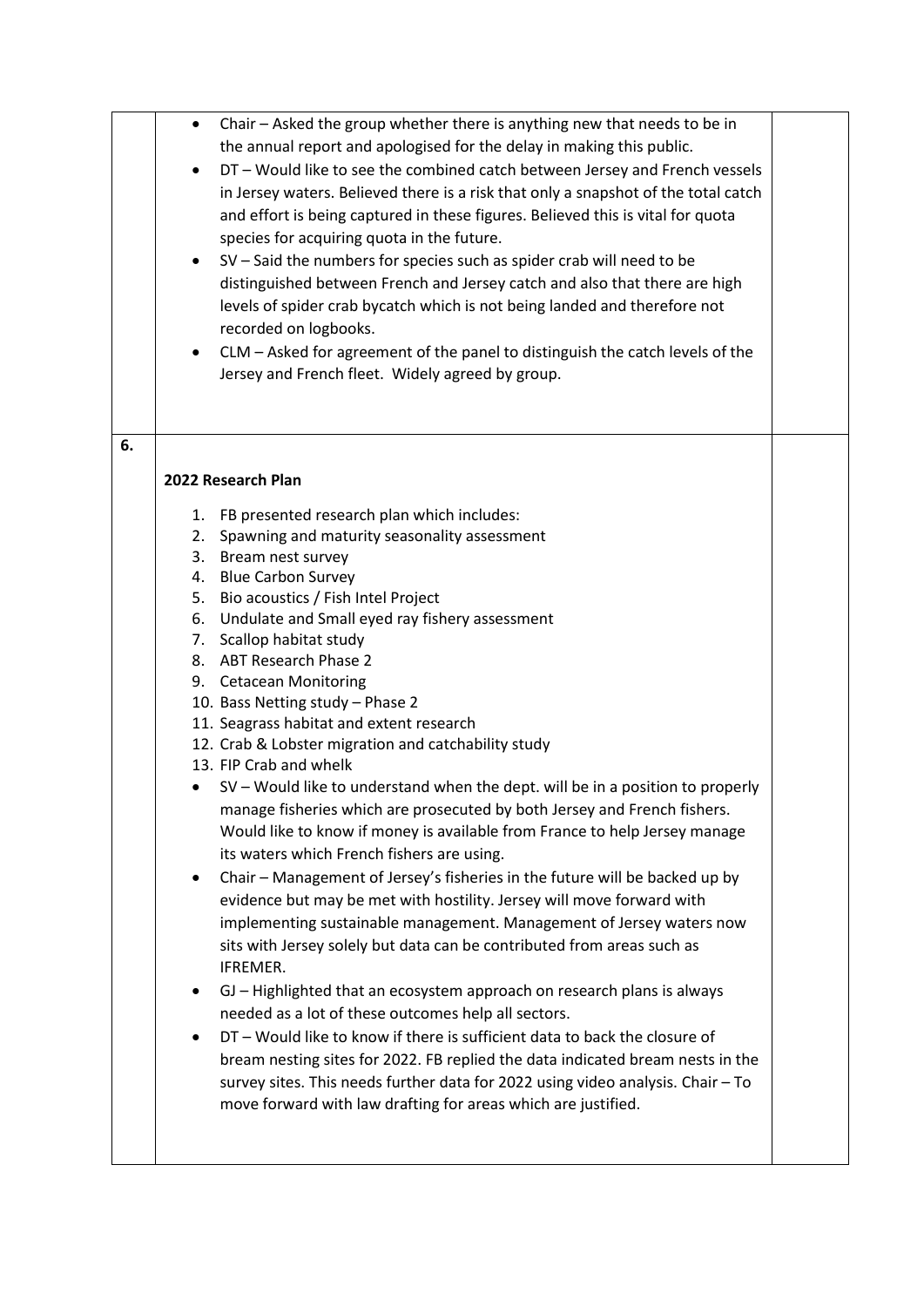| 7. | <b>Law Drafting Size Limits</b>                                                                                                                                                                                                                                                                                                                                                                                                                                                                                                                                                                                                                                                                                                                                                                                                                                                                                                                                                                                                                                                                                                                                                                                                                                                                                                                                                                                                                                                                                                                                                                                                                                         | MR-GM   |
|----|-------------------------------------------------------------------------------------------------------------------------------------------------------------------------------------------------------------------------------------------------------------------------------------------------------------------------------------------------------------------------------------------------------------------------------------------------------------------------------------------------------------------------------------------------------------------------------------------------------------------------------------------------------------------------------------------------------------------------------------------------------------------------------------------------------------------------------------------------------------------------------------------------------------------------------------------------------------------------------------------------------------------------------------------------------------------------------------------------------------------------------------------------------------------------------------------------------------------------------------------------------------------------------------------------------------------------------------------------------------------------------------------------------------------------------------------------------------------------------------------------------------------------------------------------------------------------------------------------------------------------------------------------------------------------|---------|
|    | MR covered new law drafting which included Minimum size limits, Bag limits and<br><b>Portelet NTZ.</b>                                                                                                                                                                                                                                                                                                                                                                                                                                                                                                                                                                                                                                                                                                                                                                                                                                                                                                                                                                                                                                                                                                                                                                                                                                                                                                                                                                                                                                                                                                                                                                  |         |
|    | SV - Would like clarification on whether trawlers who have not sorted their<br>catch are bound by minimum size limits. Clarified by the Chair that in Jersey<br>waters, Jersey minimum size limits apply but more thinking is needed on this<br>subject.<br>SM - Would like to know if the bass season change will be in place by end of<br>$\bullet$<br>November. MR to see if law drafting time is available.<br>Portlet NTZ - Update from GJ regarding the NTZ and a timeframe for the<br>$\bullet$<br>implementation of this.                                                                                                                                                                                                                                                                                                                                                                                                                                                                                                                                                                                                                                                                                                                                                                                                                                                                                                                                                                                                                                                                                                                                       |         |
| 8. | Fishing vessel safety code Present by SDLS                                                                                                                                                                                                                                                                                                                                                                                                                                                                                                                                                                                                                                                                                                                                                                                                                                                                                                                                                                                                                                                                                                                                                                                                                                                                                                                                                                                                                                                                                                                                                                                                                              | MR - GM |
|    | Ready to be approved in a meeting this Wednesday (17 <sup>th</sup> November). Costs<br>$\bullet$<br>are involved to the industry.<br>The changes are all safety related and validated. Vessels can be inspected<br>$\bullet$<br>against the new code with a five-year implementation period. Mandatory<br>updates must be done by 2026.<br>DT - Strong view from JFA that Government has a responsibility for to help<br>$\bullet$<br>fund this as seen in other countries. The industry is keen to move forward but<br>the financial burden cannot currently be met. This cannot be moved forward<br>until the government meets their responsibility for this subject.<br>MT - Normandy trader due to Brexit is now going via St Malo, no funding<br>$\bullet$<br>seen for this additional cost from Government although this was previously<br>agreed.<br>CLM - Disappointed with the lack of action regarding funding when this has<br>$\bullet$<br>been previously promised. Brought up that applying for this waives rights and<br>allows Government to make companies account details public. This system<br>needs to be changed and enable decisions to be made rapidly. Would like to<br>see a review of the process.<br>SV - Feels an injustice when it is made public that sectors are being offered<br>$\bullet$<br>financial aid when this is not the case. Would like to see schemes which are<br>available in UK to Jersey instead of reinventing systems.<br>Chair - Discussed the option of bringing a letter from the panel in general<br>$\bullet$<br>regarding this financial aid issue. GM to draft a letter from panel to Economic<br>Development. |         |
| 9. | <b>TCA update</b>                                                                                                                                                                                                                                                                                                                                                                                                                                                                                                                                                                                                                                                                                                                                                                                                                                                                                                                                                                                                                                                                                                                                                                                                                                                                                                                                                                                                                                                                                                                                                                                                                                                       |         |
|    | Outline given by GM on French and Jersey licencing.                                                                                                                                                                                                                                                                                                                                                                                                                                                                                                                                                                                                                                                                                                                                                                                                                                                                                                                                                                                                                                                                                                                                                                                                                                                                                                                                                                                                                                                                                                                                                                                                                     |         |
|    | DT - Would like to understand how many Jersey licenses are being granted<br>and how much time has been put forward for Jersey vessels to fish in French<br>waters.<br>CLM - Believes Jersey has been generous in the way of licensing and would<br>like to know what Jersey will be getting out of this. Emailed ministers                                                                                                                                                                                                                                                                                                                                                                                                                                                                                                                                                                                                                                                                                                                                                                                                                                                                                                                                                                                                                                                                                                                                                                                                                                                                                                                                              |         |